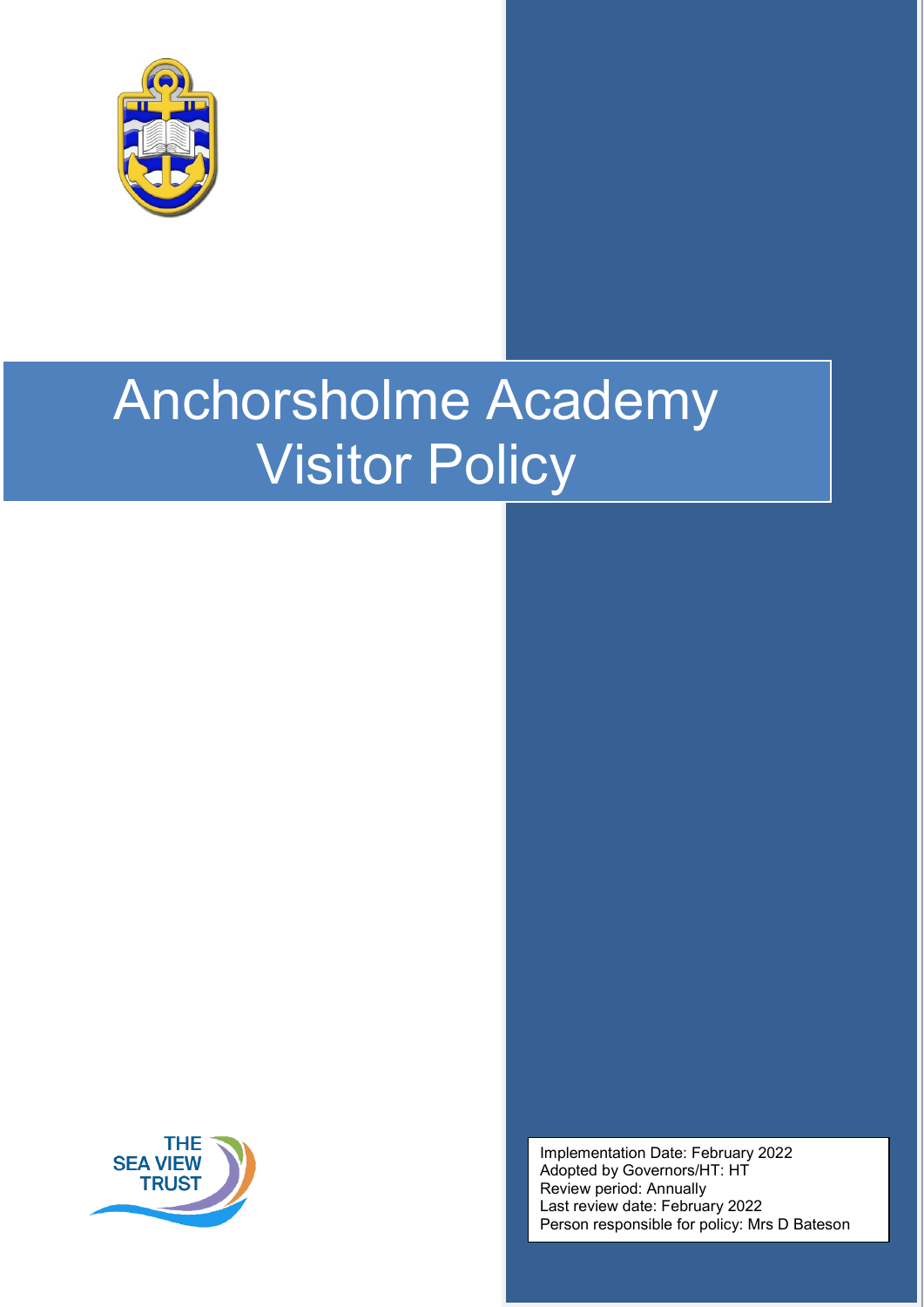#### Anchorsholme Academy Visitor Policy

# **Statement of Intent**

This policy is designed to outline Anchorsholme Academy's policy regarding all visitors to our academy site and grounds.

This policy will enable Anchorsholme Academy to:

- Safeguard and protect the welfare of pupils, staff members and all visitors to the school;
- Prevent unnecessary disruption to lessons and other educational activities;
- Protect the academy site, grounds and facilities from vandalism and misuse; and
- Engage with the community and outside educational influences in a structured and productive manner.

#### **Authorisation**

Individuals who would like to visit Anchorsholme Academy, but are not in contact with a member of staff regarding this, should arrange their visit through the office, who can be contacted by emailing [admin@anchorsholme.blackpool.sch.uk](mailto:admin@anchorsholme.blackpool.sch.uk) or calling 01253 855215.

The office will record the date and time of the proposed visit, reason for the visit, name of the visitor(s) and the name of the organisation they belong to where applicable.

Where possible, the office should be contacted about a proposed visitation at least two weeks in advance. The office will pass all details on to the relevant staff members for a final sign-off before getting back to the visitors to confirm the details of the visit.

Any staff arranging visitors to the academy for educational purposes will collate all of the above required information and pass this on to the office for the Headteacher's authorisation.

Visitors who arrive at the academy without a prior appointment may be permitted to meet with staff members, only where these members of staff are happy to do so. The visitor will not be allowed into the academy without the supervision of a member of staff at all times.

Parents are discouraged from visiting the academy during school hours unless it is for one of the following reasons:

- School event:
- Emergency; and/or
- Collect/drop off a child for/from an emergency appointment.

When a parent arrives at Anchorsholme Academy they must follow the visiting procedures outlined below.

### **Visiting Procedures**

All visitors to the academy, including parents, will comply with the following procedure:

- Immediately report to the school office entrance on arrival,
- Ring the buzzer and wait for attention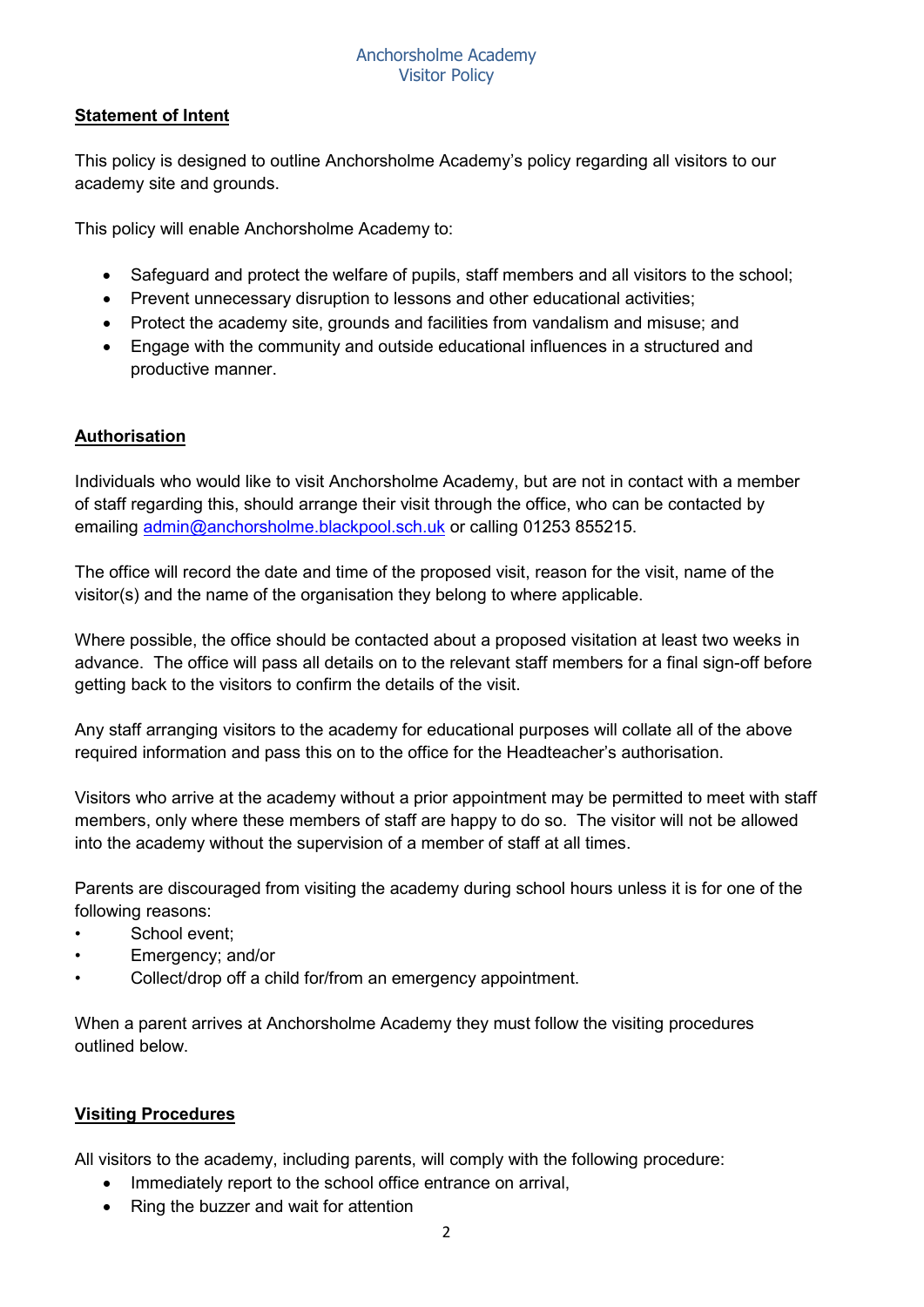- Provide their details to the office staff, including:
	- **Full name**
	- Name of organisation, where applicable
	- Purpose of visit
	- Name of pupil/staff member the visit pertains to
	- Car registration details, where applicable
	- **Expected length of visit**
- Sign in and have their face-photo taken using the Inventry screen on the front desk;
- Visitors without DBS clearance will be given a red lanyard and must be escorted to the member of staff/pupil they have come to see, or wait in the office entrance area to be collected by a member of staff.
- Visitors with DBS clearance, who are registered as such on the school system, will be given a black lanyard with fob access.
- Visitors should ensure the lanyard and their own ID badges are displayed at all times whilst they are on academy property.
- Sign out using the Inventry screen on the front desk, making sure to return their lanyard to a member of the office staff.

Visitors, where appropriate, will be made aware of relevant school policies, including that in relation to health and safety, reporting a concern and emergency procedures.

The use of mobile phones and photographic equipment is strictly prohibited within the academy. Should visitors need to make a phone call, they should do so away from the school site/grounds.

Visitors will be advised that the academy is a non-smoking/non-vaping area and smoking/vaping is not permitted anywhere within the academy building/grounds. If visitors leave the academy grounds to smoke/vape, they must remove any lanyard/badge that identifies the academy in any way.

### **Exceptions**

Visits to the academy by contractors are governed by the Site Supervisor.

Parents/carers/contacts etc. attending scheduled open days, sports events or other academy activities will be exempt from the visiting procedures outlined above and instead must sign in and out at the office on paper. Anyone attending academy events should keep to the areas of the academy building/grounds where the events are taking place.

### **Unidentified Individuals**

It is the responsibility of all staff members to politely question any individual who enters the academy premises unaccompanied and/or without a clearly displayed name badge. Any such visitors must be directed to the office immediately.

If a visitor refuses to report to the office, or becomes aggressive/abusive in any way, staff should avoid confrontation by removing themselves from the situation and making a member of SLT aware immediately. Aggressive/abusive behaviour will not be tolerated from anybody and those acting in such a manner will be asked to leave the premises and the police may be called to assist.